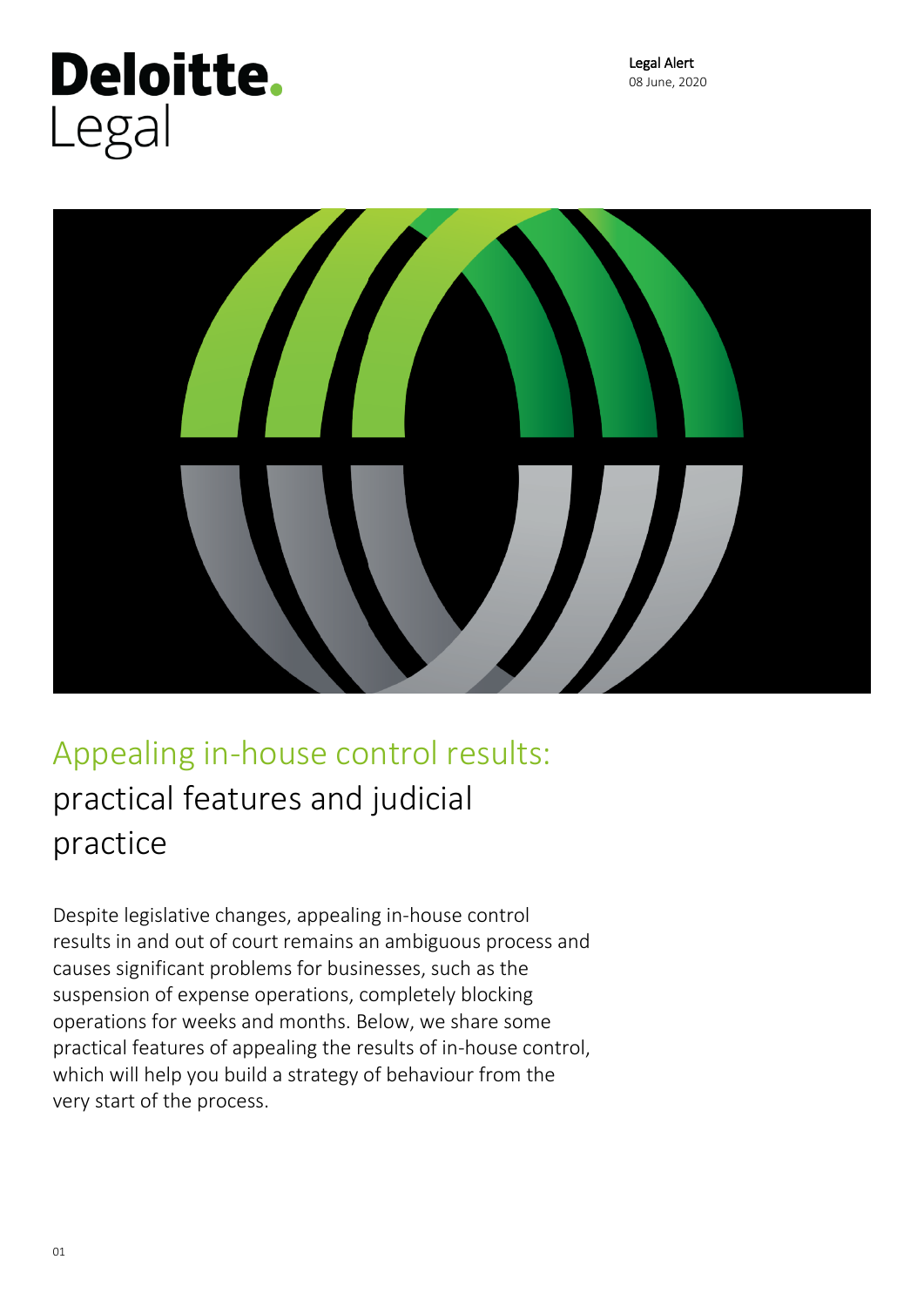# Regulation of in-house control

With the introduction of a new Tax Code from 1 January 2018, an entity is recognised as having executed notification to clear violations revealed by in-house control ("Notification") by providing one of the following documents:

- Tax reporting for the tax period to which the violations relate (if the entity agrees with the Notification)
- An explanation of the violation (if the entity disagrees with the notification).

At the same time, if a Notification is recognized as not having been discharged, the state revenue authorities will issue the corresponding written decision ("Decision"). In practice, they consider substantive explanations, and do not limit themselves to verifying the requirements of point 2 of article 96 of the Tax Code with respect to form and timing, which does not correspond to the meaning and aims of in-house control.

When an appeal is filed with a higher state revenue authority or a court, the Notification period is suspended from the moment it is accepted by the higher state revenue authority or court.

## Changes from 1 January 2020

Firstly, a clarification was made to paragraph 4 of article 96 of the Tax Code, so that Decision are issued if an explanation does not meet form and timing requirements. Thus, the amendment removes the consideration of clarification by the state revenue authorities on merit.

Secondly, the decision now need to be sent to taxpayers (tax agents) within five working days of the deadline for discharging a Notification.

Thirdly, the decision appeal period has been reduced from three months to five business days from the date a taxpayer receives the decision. If the decision is appealed with a higher state revenue body or court, bank account expense transactions are not suspended from the moment the corresponding appeal is accepted by the higher authority or court. For the purposes of the above, a copy of the appeal with a note confirming the higher authority's acceptance or an application together with a court ruling on its acceptance for processing should be sent to the tax authority that issued the Decision.

#### Practice

All court cases arising during 2020 Q1 can be divided into 1) appeals against a Notification to discharge violations revealed by the in-house control and 2) appeals against Decision declaring a Notification as not discharged.

#### Group 1

*Standard case:* the plaintiff, after the tax authority's refusal to accept its explanation sent in response to a Notification, requests that the Notification be recognised as invalid.

*Court decision:* refuse to satisfy the Plaintiff's claims, because by virtue of paragraph 19 of the Normative Decree of the Supreme Court of the Republic of Kazakhstan "On judicial practice of applying tax legislation" No. 4 dated June 29, 2017, when considering civil cases on challenging notifications based on the results of in-house control, it is necessary to resolve the issue of legality specified in Notification of the grounds without checking their substantiation. There are no grounds for declaring in-house control and Notifications as invalid.

*Comments:* since tax legislation does not provide clear criteria and conditions for conducting in-house control, it is quite difficult to find grounds for recognising them as invalid. Thus, appealing a Notification to discharge violations revealed by in-house control is a losing strategy, except in cases of obvious violations, such as a violation of the statute of limitations.

#### Group 2

*Standard case:* the plaintiff, after the tax authority's refusal to accept its explanation sent in response to a Notification and recognise the Notification as not discharged, requests that the decision to recognise the Notification as not discharged be declared unlawful.

*Court decision:* depending on actual case circumstances, the court will either (1) refuse to uphold the Plaintiff's demands, as the Plaintiff did not provide its explanations in time, or the explanations do not meet the requirements of paragraph 4 of article 96 of the Tax Code or (2) uphold the Plaintiff's requirements, if the above violations were not observed.

*Comments:* despite the tax authorities' position that taxpayer explanations should be considered on their merits, paragraph 4 of article 96 of the Tax Code stipulates that decision is issued if explanations do not meet form and timing requirements, which rules out the need for and the possibility of considering explanations on their merits.

The above examples of typical disputes are not exhaustive. A number of court decisions still contain incorrect interpretations of article 96 of the Tax Code. However, we hope that with an increase in the number of disputes, we will begin to see some kind of consistency in court practices.

We will be pleased to answer any questions you may have. Please refer to the contacts below.